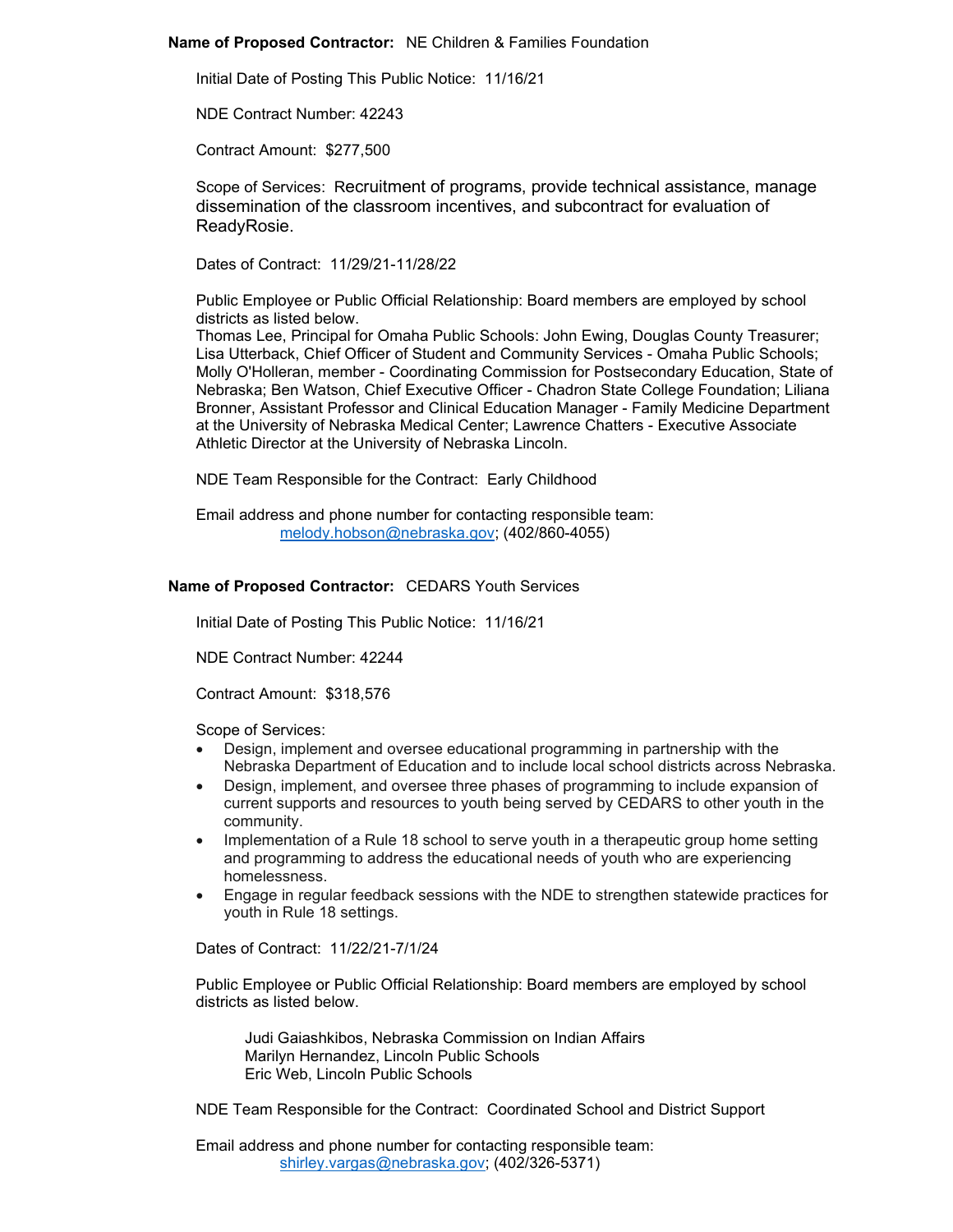#### **Name of Proposed Contractor:** Kimberly Jacobson

Initial Date of Posting This Public Notice: 11/22/21

NDE Contract Number: 42247

Contract Amount: \$36,200

Scope of Services: Achieve goals of the SAMSHA suicide prevention grant at the direction of the School Safety and Security Director.

Dates of Contract: 12/1/21-11/30/22

Public Employee or Public Official Relationship: Kimberly is a parttime employee of UNL, LPS and Doane University.

NDE Team Responsible for the Contract: Coordinated Student Support Services

Email address and phone number for contacting responsible team: [zainab.rida@nebraska.gov;](mailto:zainab.rida@nebraska.gov) (531-530-9001)

**Name of Proposed Contractor:** NE Children & Families Foundation

Initial Date of Posting This Public Notice: 11/23/21

NDE Contract Number: 42249

Contract Amount: \$805,602

Scope of Services: Leverage additional funds from HHS and private funders to create the Nebraska Expanded Learning Expansion Collaborative. This public-private partnership will build upon successes in the 21<sup>st</sup> Century Afterschool learning centers and create a statewide approach to high-quality expanded learning over the next three years.

Dates of Contract: 12/1/21-6/1/24

Public Employee or Public Official Relationship: Board members are employed by school districts as listed below.

Thomas Lee, Principal for Omaha Public Schools: John Ewing, Douglas County Treasurer; Lisa Utterback, Chief Officer of Student and Community Services - Omaha Public Schools; Molly O'Holleran, member - Coordinating Commission for Postsecondary Education, State of Nebraska; Ben Watson, Chief Executive Officer - Chadron State College Foundation; Liliana Bronner, Assistant Professor and Clinical Education Manager - Family Medicine Department at the University of Nebraska Medical Center; Lawrence Chatters - Executive Associate Athletic Director at the University of Nebraska Lincoln.

NDE Team Responsible for the Contract: Coordinated Student Support Services

Email address and phone number for contacting responsible team: [zainab.rida@nebraska.gov;](mailto:zainab.rida@nebraska.gov) (531-530-9001)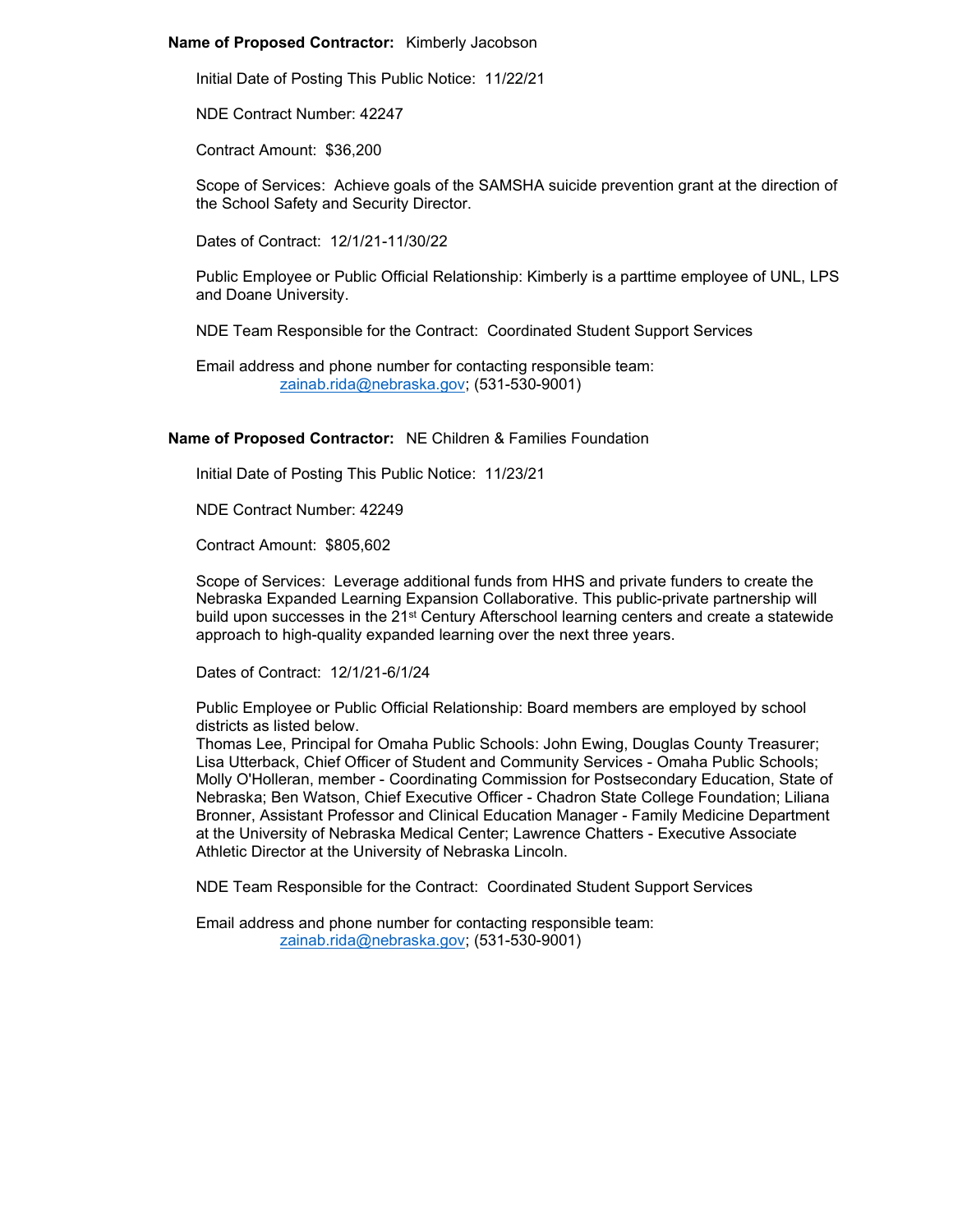### **Name of Proposed Contractor:** Stephanie McDonald

Initial Date of Posting This Public Notice: 11/24/21

NDE Contract Number: 42250

Contract Amount: \$31,000

Scope of Services: Coaching and training services.

Dates of Contract: 1/1/22-12/31/22

Public Employee or Public Official Relationship: Spouse is an employee of Department of Transportation.

NDE Team Responsible for the Contract: Early Childhood

Email address and phone number for contacting responsible team: [melody.hobson@nebraska.gov;](mailto:melody.hobson@nebraska.gov) (402/860-4055)

### **Name of Proposed Contractor:** Nebraska Future Educators Association

Initial Date of Posting This Public Notice: 11/30/2021

NDE Contract Number: 42255

Contract Amount: \$6,000.00

Dates of Contract: 12/1/21 – 5/31/22

Scope of Services: Procure the services of Conference Assistants for the Educators Rising Career and Technical Student Organization to assist in the planning and conducting of the Nebraska Educators Rising State Leadership Conference.

Public Employee or Public Official Relationship: Chair Karlie Hermsen, Papillion LaVista School; Treasurer Jenni Benson, Nebraska State Education Association; Secretary Jame Cartwright, Southeast Community College; Finance Committee Guy Trainin, UNL. Members: Amber Meyers, South Sioux City High School; Huai-Mei Furman, UNO College of Education; James Abueg, Millard North High School; Jamie Batterman, Scottsbluff High School; and Katie Settles, Papillion-LaVista Community Schools.

NDE Team Responsible for the Contract: *Office of Career, Technical, & Adult Education*

Email address and phone number for contacting responsible team: katie.graham@nebraska.gov (402) 471-3104